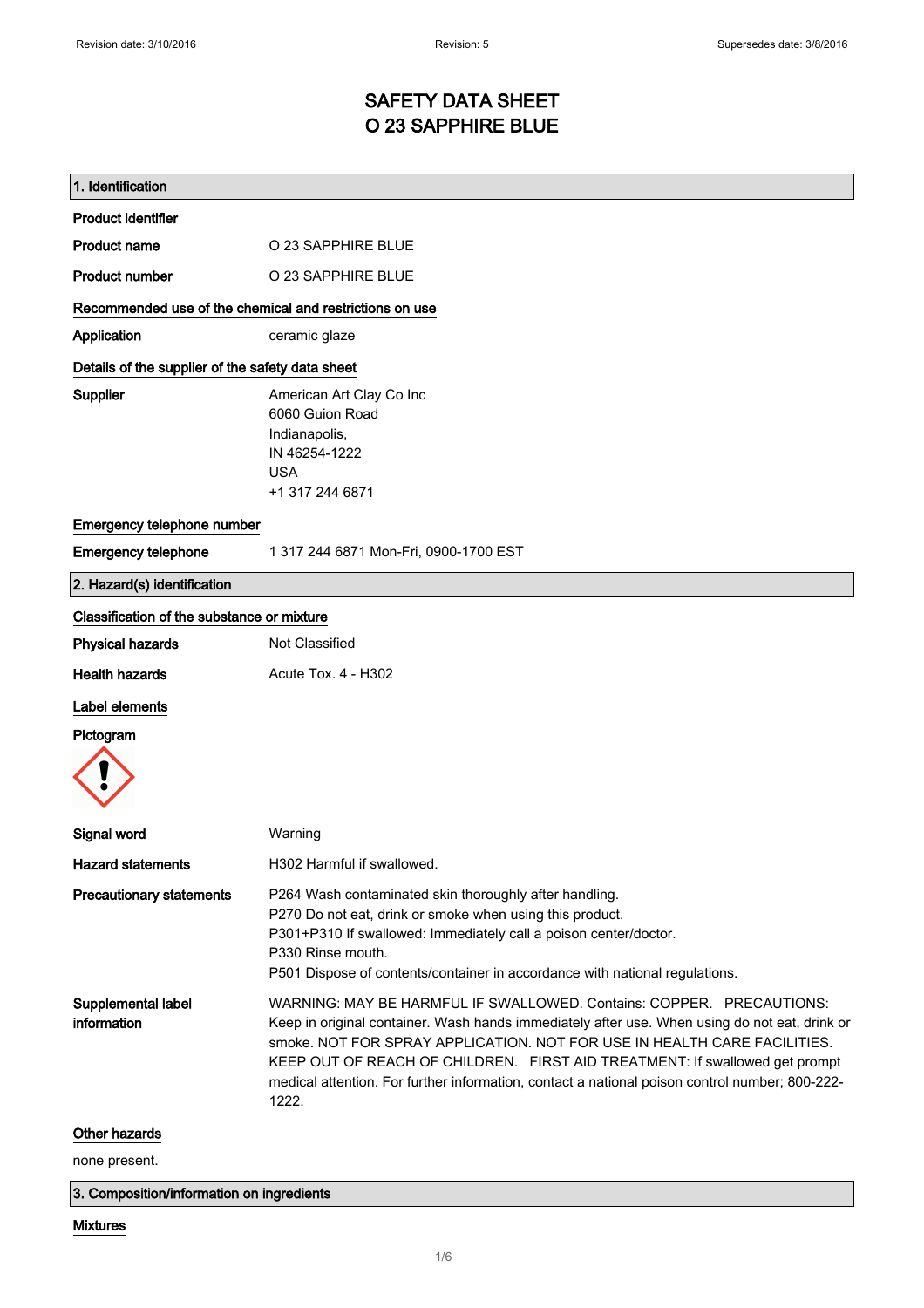| copper carb<br>CAS number: 7492-68-4                                                      | 1%                                                                                                                                                                                                                                                                                                          |  |
|-------------------------------------------------------------------------------------------|-------------------------------------------------------------------------------------------------------------------------------------------------------------------------------------------------------------------------------------------------------------------------------------------------------------|--|
| Classification<br>Skin Irrit. 2 - H315<br>Eye Irrit. 2A - H319<br><b>STOT SE 3 - H335</b> |                                                                                                                                                                                                                                                                                                             |  |
| The Full Text for all Hazard Statements are Displayed in Section 16.                      |                                                                                                                                                                                                                                                                                                             |  |
| <b>Composition comments</b>                                                               | Only ingredients listed above are notifiable for this product. If none are shown then all<br>ingredients are exempt.,                                                                                                                                                                                       |  |
| 4. First-aid measures                                                                     |                                                                                                                                                                                                                                                                                                             |  |
| Description of first aid measures                                                         |                                                                                                                                                                                                                                                                                                             |  |
| Inhalation                                                                                | Unlikely route of exposure as the product does not contain volatile substances.                                                                                                                                                                                                                             |  |
| Ingestion                                                                                 | Do not induce vomiting. Rinse mouth thoroughly with water. Give a few small glasses of water<br>or milk to drink. Get medical attention if any discomfort continues.                                                                                                                                        |  |
| <b>Skin Contact</b>                                                                       | Wash skin thoroughly with soap and water.                                                                                                                                                                                                                                                                   |  |
| Eye contact                                                                               | Rinse with water.                                                                                                                                                                                                                                                                                           |  |
|                                                                                           | Most important symptoms and effects, both acute and delayed                                                                                                                                                                                                                                                 |  |
| Inhalation                                                                                | Read Section 2 for any specific precautions associated with this product. In general, breathing<br>any type of dust/mist can and may aggravate irritation of the throat and lungs.                                                                                                                          |  |
| Ingestion                                                                                 | Read Section 2 for any specific precautions associated with the use of this product. Products<br>with specific warnings about ingestion will give guidance there.                                                                                                                                           |  |
| Skin contact                                                                              | Read Section 2 for any specific precautions associated with the use of this product. In general<br>most ceramic glazes, clays and special products will tend to have a drying effect on the skin<br>and may cause some sensitivity to users with sensitive skin.                                            |  |
| Eye contact                                                                               | Read Section 2 for any specific precautions associated with the use of this product. In general<br>most ceramic and special products contain materials that maybe abrasive to eyes. Keeping<br>materials from contacting the eyes is prudent. If contact does occur, flush with clean water, do<br>not rub. |  |
|                                                                                           | Indication of immediate medical attention and special treatment needed                                                                                                                                                                                                                                      |  |
| Notes for the doctor                                                                      | Treat symptomatically.                                                                                                                                                                                                                                                                                      |  |
| 5. Fire-fighting measures                                                                 |                                                                                                                                                                                                                                                                                                             |  |
| <b>Extinguishing media</b>                                                                |                                                                                                                                                                                                                                                                                                             |  |
| Suitable extinguishing media                                                              | Use fire-extinguishing media suitable for the surrounding fire.                                                                                                                                                                                                                                             |  |
| Special hazards arising from the substance or mixture                                     |                                                                                                                                                                                                                                                                                                             |  |
| Specific hazards                                                                          | The product is not believed to present a hazard due to its physical nature.                                                                                                                                                                                                                                 |  |
| Advice for firefighters                                                                   |                                                                                                                                                                                                                                                                                                             |  |
| Special protective equipment<br>for firefighters                                          | Use protective equipment appropriate for surrounding materials.                                                                                                                                                                                                                                             |  |
| 6. Accidental release measures                                                            |                                                                                                                                                                                                                                                                                                             |  |
| Personal precautions, protective equipment and emergency procedures                       |                                                                                                                                                                                                                                                                                                             |  |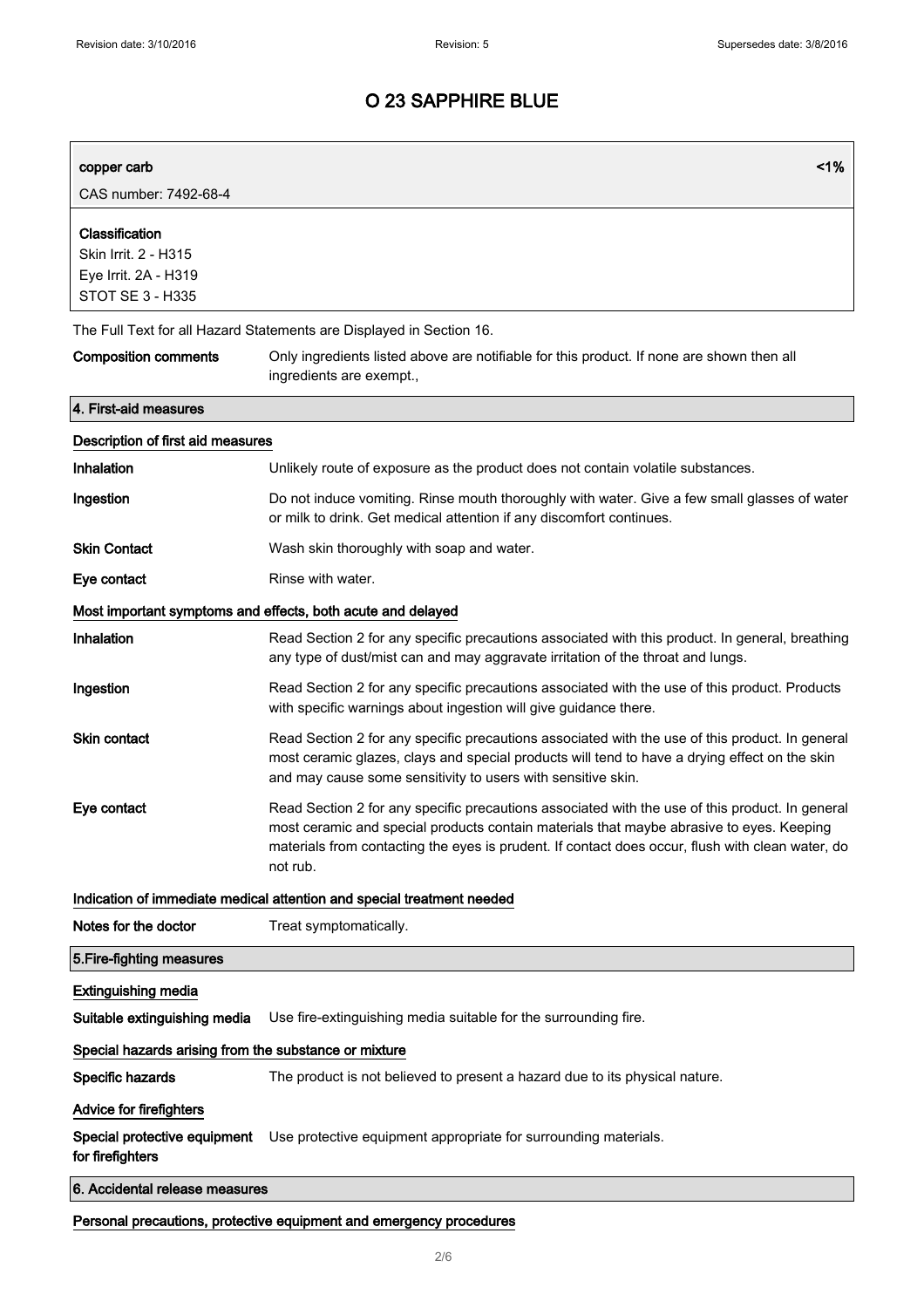| <b>Personal precautions</b>                                  | For personal protection, see Section 8.                                                                                                                                                                                                            |  |
|--------------------------------------------------------------|----------------------------------------------------------------------------------------------------------------------------------------------------------------------------------------------------------------------------------------------------|--|
| <b>Environmental precautions</b>                             |                                                                                                                                                                                                                                                    |  |
| <b>Environmental precautions</b>                             | Please read Section 2 completely. If any environmental warnings such as; H411 or H412 are<br>listed in Section 2, please use appropriate procedures when disposing of product and<br>container. Do not put materials into waterways or sewers.     |  |
| Methods and material for containment and cleaning up         |                                                                                                                                                                                                                                                    |  |
| Methods for cleaning up                                      | Collect spillage for reclamation or absorb in vermiculite, dry sand or similar material.                                                                                                                                                           |  |
| Reference to other sections                                  | For waste disposal, see Section 13. For personal protection, see Section 8.                                                                                                                                                                        |  |
| 7. Handling and storage                                      |                                                                                                                                                                                                                                                    |  |
| Precautions for safe handling                                |                                                                                                                                                                                                                                                    |  |
| <b>Usage precautions</b>                                     | Read label before use. Do not eat, drink or smoke when using this product. Good personal<br>hygiene procedures should be implemented. Wash hands and any other contaminated areas<br>of the body with soap and water before leaving the work site. |  |
| Conditions for safe storage, including any incompatibilities |                                                                                                                                                                                                                                                    |  |
| <b>Storage precautions</b>                                   | Store in tightly-closed, original container in a dry and cool place.                                                                                                                                                                               |  |
| Specific end uses(s)                                         |                                                                                                                                                                                                                                                    |  |
| Specific end use(s)                                          | The identified uses for this product are detailed in Section 1.2.                                                                                                                                                                                  |  |
| 8. Exposure Controls/personal protection                     |                                                                                                                                                                                                                                                    |  |
| Ingredient comments                                          | Only ingredients listed n Section 3 are notifiable for this product. If none are shown then all<br>ingredients are exempt.                                                                                                                         |  |
| <b>Exposure controls</b>                                     |                                                                                                                                                                                                                                                    |  |
| Appropriate engineering<br>controls                          | No specific ventilations requirements unless the "FAN" pictogram is shown above or specified<br>in Section 2.                                                                                                                                      |  |
| Eye/face protection                                          |                                                                                                                                                                                                                                                    |  |
|                                                              | No specific eye protection required unless the "EYE PROTECTION" pictogram is shown<br>above or specified in Section 2.                                                                                                                             |  |
| Hand protection                                              | No specific hand protection required unless the "HAND PROTECTION" pictogram is shown<br>above or specified in Section 2.                                                                                                                           |  |
| Hygiene measures                                             | Using good personal hygiene practices is always appropriate. Keeping a clean work space,<br>cleaning up properly when done, and not eating, drinking or smoking when using this product.                                                           |  |
| <b>Respiratory protection</b>                                | No specific respiratory protection required unless the "RESPIRATOR" pictogram is shown<br>above or specified in Section 2. Using the appropriate certified protection for the operation is<br>important if required.                               |  |

# Information on basic physical and chemical properties

| Appearance     | Colored liquid.           |
|----------------|---------------------------|
| Color          | Various colors.           |
| Odor           | Almost odorless.          |
| Odor threshold | No information available. |
| рH             | 6-8                       |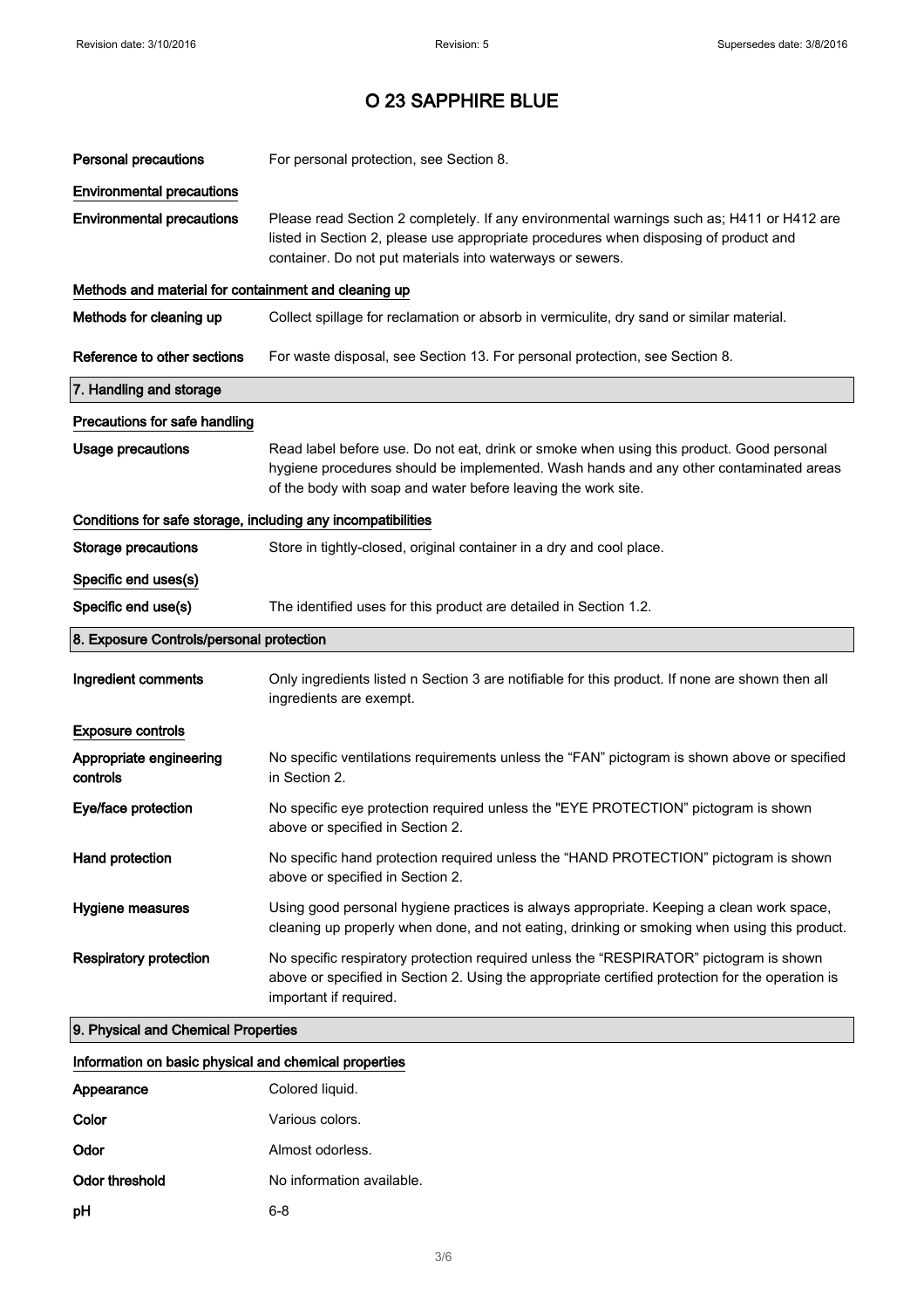| <b>Melting point</b>                                                                | No information available.                                                                                                  |
|-------------------------------------------------------------------------------------|----------------------------------------------------------------------------------------------------------------------------|
| Initial boiling point and range                                                     | No information available.                                                                                                  |
| Flash point                                                                         | No information available.                                                                                                  |
| <b>Evaporation rate</b>                                                             | No information available.                                                                                                  |
| Flammability (solid, gas)                                                           | No information available.                                                                                                  |
| Upper/lower flammability or<br>explosive limits                                     | No information available.                                                                                                  |
| Vapour pressure                                                                     | No information available.                                                                                                  |
| <b>Relative density</b>                                                             | Greater than 1.0                                                                                                           |
| Solubility(ies)                                                                     | Not applicable.                                                                                                            |
| <b>Partition coefficient</b>                                                        | No information available.                                                                                                  |
| Auto-ignition temperature                                                           | Not applicable.                                                                                                            |
| <b>Decomposition Temperature</b>                                                    | No information available.                                                                                                  |
| <b>Viscosity</b>                                                                    | No information available.                                                                                                  |
| <b>Explosive properties</b>                                                         | none                                                                                                                       |
| <b>Oxidising properties</b>                                                         | none                                                                                                                       |
| Other information                                                                   | Not applicable.                                                                                                            |
| 10. Stability and reactivity                                                        |                                                                                                                            |
| Reactivity                                                                          | There are no known reactivity hazards associated with this product.                                                        |
|                                                                                     | No particular stability concerns.                                                                                          |
| <b>Stability</b>                                                                    |                                                                                                                            |
| Possibility of hazardous<br>reactions                                               | None known.                                                                                                                |
| <b>Conditions to avoid</b>                                                          | None known.                                                                                                                |
| Materials to avoid                                                                  | None known.                                                                                                                |
| Hazardous decomposition<br>products                                                 | None known.                                                                                                                |
| 11. Toxicological information                                                       |                                                                                                                            |
| Information on toxicological effects                                                |                                                                                                                            |
| <b>Toxicological effects</b>                                                        | Please read Section 2 thoroughly to understand the toxicological risks, (if any) and<br>precautions for safe use (if any). |
| Acute toxicity - oral<br>ATE oral (mg/kg)                                           | 500.0                                                                                                                      |
| Skin corrosion/irritation<br><b>Skin sensitization</b><br><b>Skin sensitisation</b> | Based on available data the classification criteria are not met.                                                           |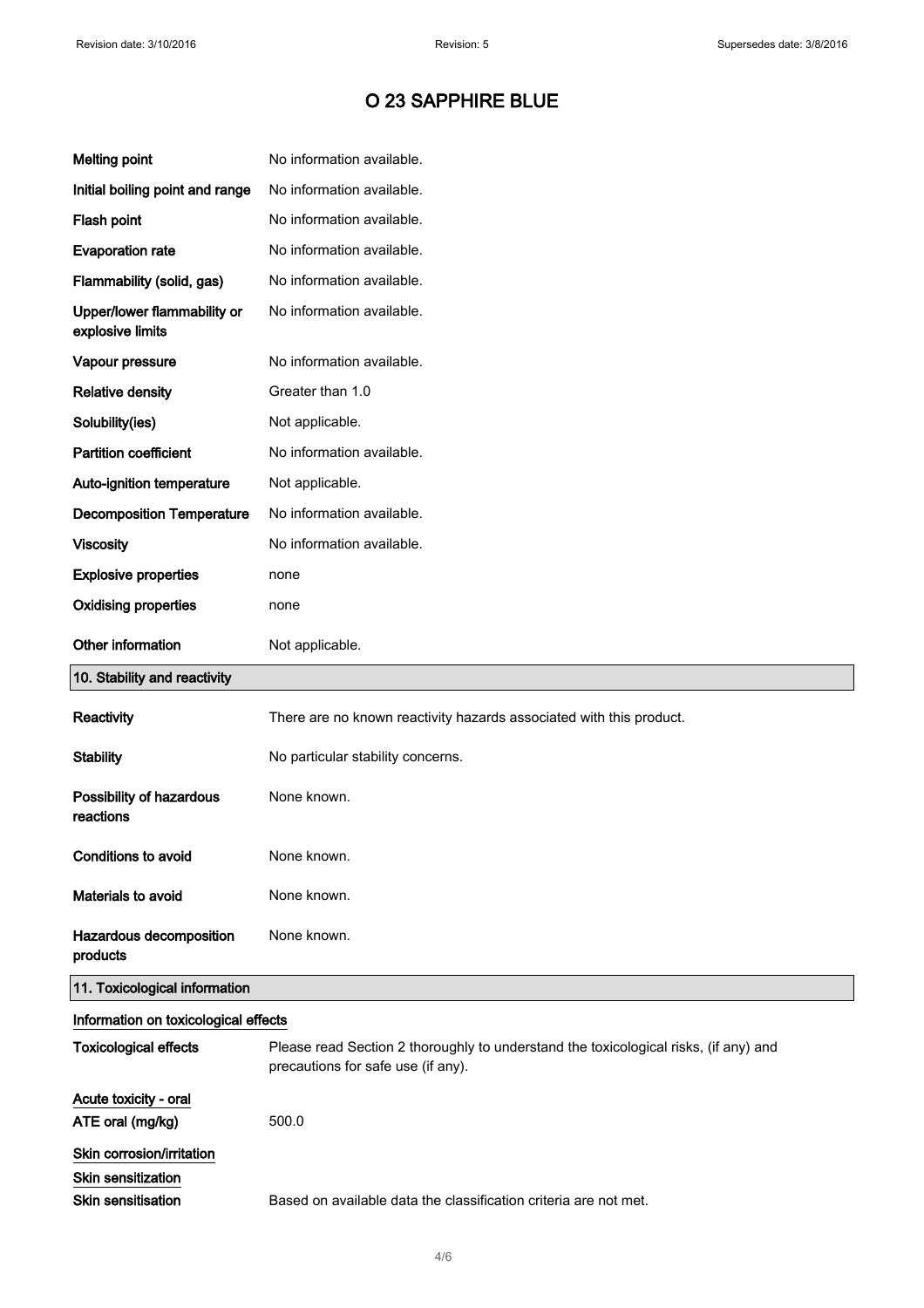$\bar{z}$ 

### O 23 SAPPHIRE BLUE

| Eye contact                           | May cause temporary eye irritation.                                                                                                                                                                                                            |
|---------------------------------------|------------------------------------------------------------------------------------------------------------------------------------------------------------------------------------------------------------------------------------------------|
| 12. Ecological Information            |                                                                                                                                                                                                                                                |
| Ecotoxicity                           | Please read Section 2 completely. If any environmental warnings such as; H411 or H412 are<br>listed in Section 2, please use appropriate procedures when disposing of product and<br>container. Do not put materials into waterways or sewers. |
| <b>Toxicity</b>                       |                                                                                                                                                                                                                                                |
| <b>Toxicity</b>                       | Please read Section 2 completely. If any environmental warnings such as; H411 or H412 are<br>listed in Section 2, please use appropriate procedures when disposing of product and<br>container. Do not put materials into waterways or sewers. |
| Persistence and degradability         |                                                                                                                                                                                                                                                |
| Persistence and degradability         | No data available.                                                                                                                                                                                                                             |
| Biodegradation                        | Not inherently biodegradable.                                                                                                                                                                                                                  |
| <b>Bioaccumulative potential</b>      |                                                                                                                                                                                                                                                |
| <b>Partition coefficient</b>          | No information available.                                                                                                                                                                                                                      |
| Mobility in soil                      |                                                                                                                                                                                                                                                |
| <b>Mobility</b>                       | Semi-mobile.                                                                                                                                                                                                                                   |
| Results of PBT and vPvB assessment    |                                                                                                                                                                                                                                                |
| Results of PBT and vPvB<br>assessment | This product does not contain any substances classified as PBT or vPvB.                                                                                                                                                                        |
| Other adverse effects                 |                                                                                                                                                                                                                                                |
| Other adverse effects                 | None known.                                                                                                                                                                                                                                    |
| 13. Disposal considerations           |                                                                                                                                                                                                                                                |
| Waste treatment methods               |                                                                                                                                                                                                                                                |
| <b>General information</b>            | Dispose of waste product or used containers in accordance with local regulations When<br>handling waste, the safety precautions applying to handling of the product should be<br>considered.                                                   |
| 14. Transport information             |                                                                                                                                                                                                                                                |
| General                               | The product is not covered by international regulations on the transport of dangerous goods<br>(IMDG, IATA, DoT).                                                                                                                              |
| <b>UN Number</b>                      |                                                                                                                                                                                                                                                |
| Not applicable.                       |                                                                                                                                                                                                                                                |
| UN proper shipping name               |                                                                                                                                                                                                                                                |
| Not applicable.                       |                                                                                                                                                                                                                                                |
| Transport hazard class(es)            |                                                                                                                                                                                                                                                |
| No transport warning sign required.   |                                                                                                                                                                                                                                                |
| Packing group                         |                                                                                                                                                                                                                                                |

Not applicable.